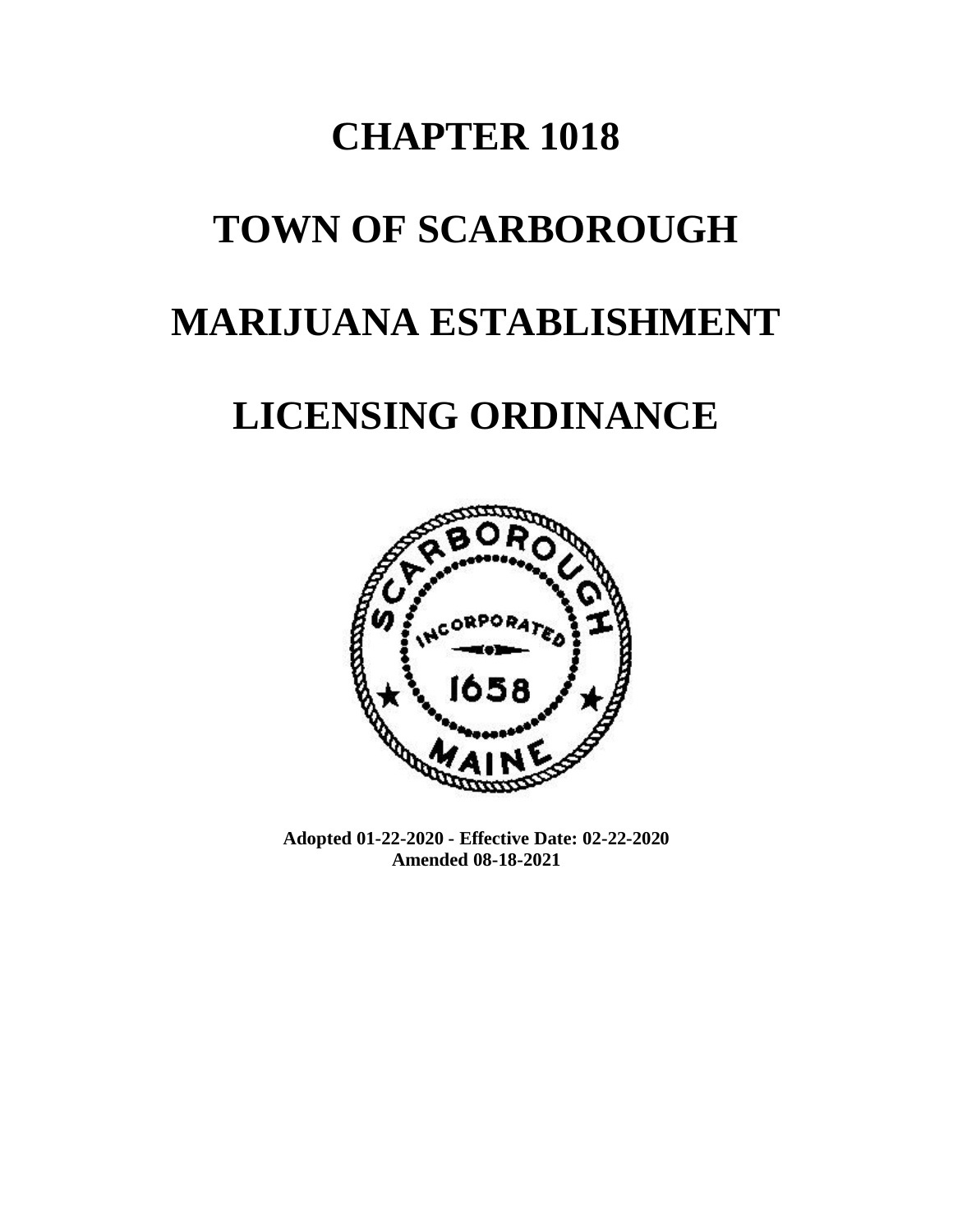# **Table of Contents**

| SECTION 7 - LICENSING AUTHORITY AND PROCEEDURE [Amended 08/18/2021]5  |
|-----------------------------------------------------------------------|
| SECTION 8 - LICENSE EXPIRATION AND RENEWAL [Amended 08/18/2021]7      |
| SECTION 9 - DENIAL, SUSPENSION OR REVOCATION OF LICENSE 7             |
| SECTION 10 - PERFORMANCE STANDARDS FOR LICENSE [Amended 08/18/2021] 7 |
|                                                                       |
|                                                                       |
|                                                                       |
|                                                                       |
|                                                                       |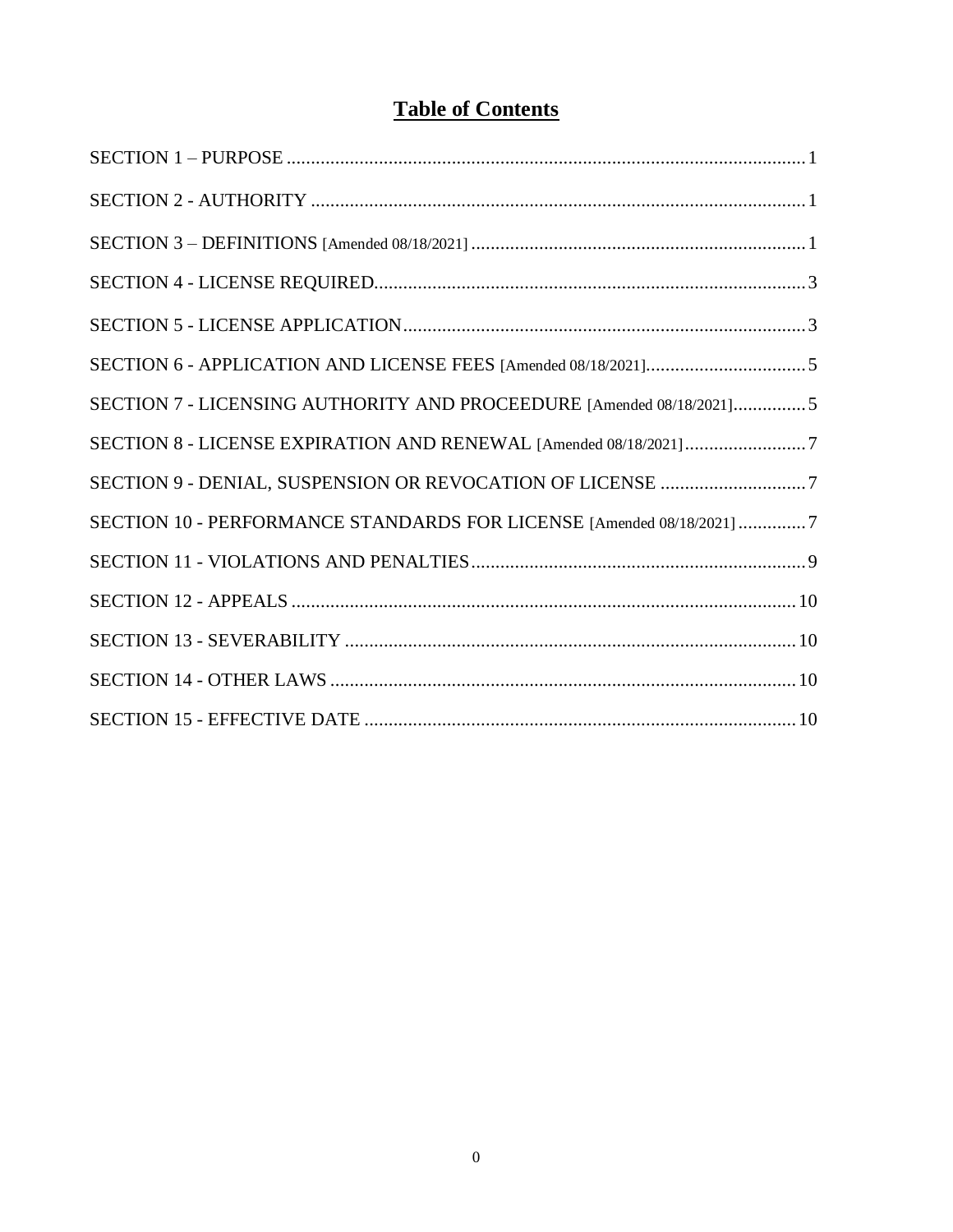# **Chapter 1018 Town of Scarborough Marijuana Establishments Licensing Ordinance**

#### **Section 1. Purpose.**

The purpose of this Ordinance is to regulate and license Marijuana Establishments as defined in this Ordinance and by the State of Maine under the Marijuana Legalization Act, 28-B M.R.S.A. Chapter 1, and the Maine Medical Use of Marijuana Act, 22 M.R.S.A. Chapter 558-C, as may be amended, in order to promote the health, safety, and general welfare of the residents of Scarborough.

Persons or entities wishing to establish a Marijuana Establishment within the Town of Scarborough shall first obtain a license from the Scarborough Town Council (hereinafter "the Town Council") and shall be subject to the provisions of this Ordinance.

#### **Section 2. Authority.**

This Ordinance is adopted pursuant to the authority granted by 28-B M.R.S.A. §401 *et seq.,* as may be amended, and 22 M.R.S.A. §2421 *et seq.*, as may be amended.

#### **Section 3. Definitions.**

The following definitions shall apply to this Ordinance:

*Adult use marijuana* shall mean "adult use marijuana" as that term is defined in 28-B M.R.S.A. §102(1), as may be amended.

*Adult Use Marijuana Cultivation Facility* shall mean a "cultivation facility" as that term is defined in 28-B M.R.S.A. §102(13), as may be amended.

*Adult use marijuana product* shall mean "adult use marijuana product" as that term is defined in 28-B M.R.S.A. §102(2), as may be amended.

*Adult Use Marijuana Products Manufacturing Facility* shall mean a "products manufacturing facility" as that term is defined in 28-B M.R.S.A. §102(43), as may be amended.

*Adult Use Marijuana Testing Facility* shall mean a "testing facility" as that term is defined in 28-B M.R.S.A. §102(54), as may be amended.

*Applicant* shall mean a person that has submitted an application for licensure as a Marijuana Establishment pursuant to this Ordinance.

*Cultivate* or *cultivation* shall mean the planting, propagation, growing, harvesting, drying, curing, grading, trimming or other processing of marijuana for use or sale. It does not include manufacturing.

*De Minimus changes* shall mean minor changes to a submitted floor plan of less that -50%, improvements to odor mitigation plans, enhancements to security plans, or changes to ownership interest or officers of not greater than 50%. [Adopted 08/18/2021]

*Licensed premises* shall mean the premises specified in an application for a State or Local License pursuant to this Ordinance that are owned or in possession of the Licensee and within which the Licensee is authorized to cultivate, manufacture, distribute, sell, or test adult use marijuana, adult use marijuana products, medical marijuana or medical marijuana products in accordance with the provisions of this Ordinance and the requirements of State law and regulations.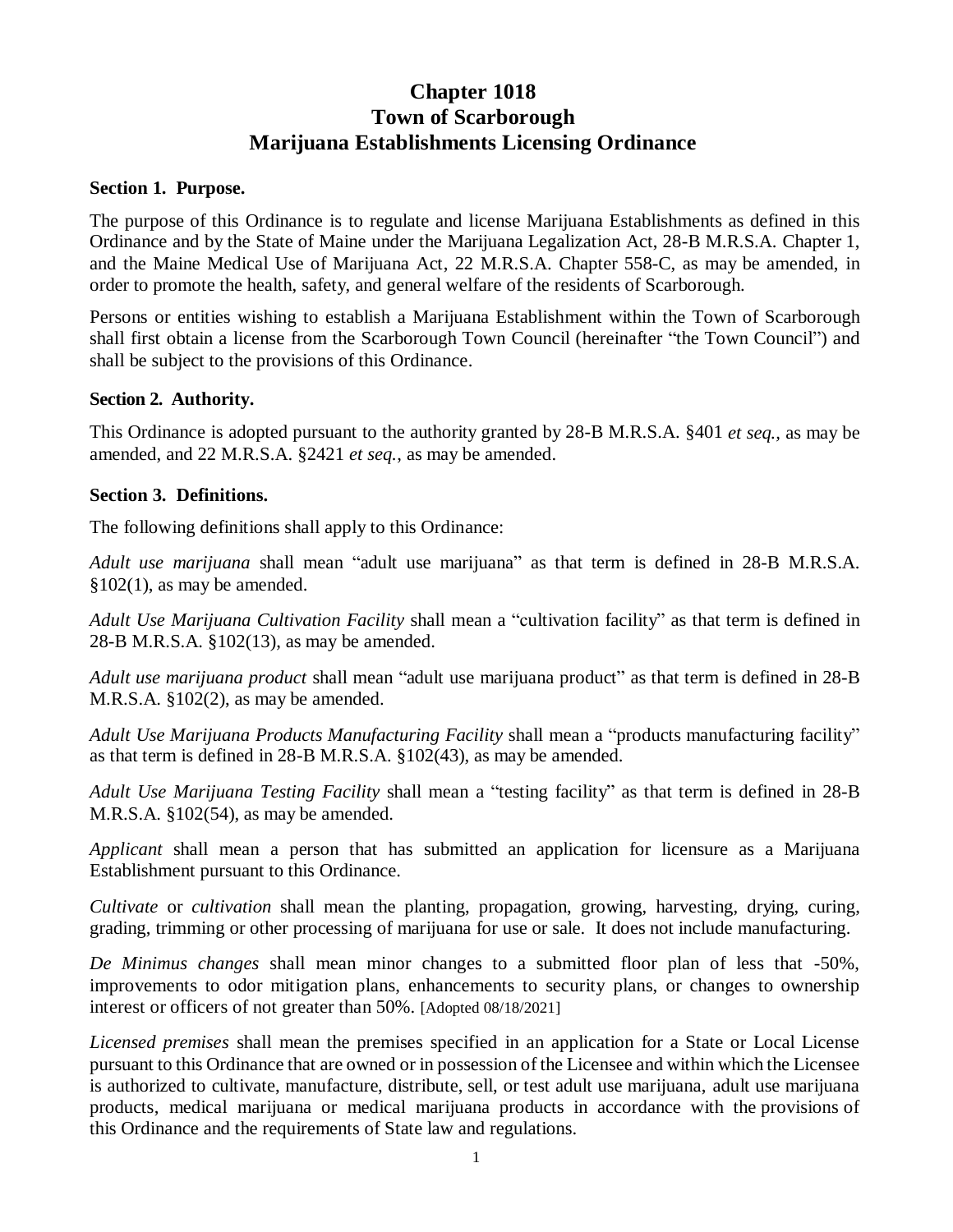*Licensee* shall mean a person licensed pursuant to this Ordinance.

*Local License* shall mean any license required by and issued under the provisions of this Ordinance.

*Local Licensing Authority* shall mean the Town Council, as further specified in the provisions of this Ordinance.

*Manufacture or manufacturing* shall mean the production, blending, infusing, compounding or other preparation of marijuana products, including, but not limited to, marijuana extraction or preparation by means of chemical synthesis. It does not include cultivation.

*Marijuana s*hall mean "marijuana" as that term is defined in 28-B M.R.S.A. §102(27) as may be amended.

*Marijuana concentrate* shall mean the resin extracted from any part of a marijuana plant and every compound, manufacture, salt, derivative, mixture or preparation from such resin, including, but not limited to, hashish. In determining the weight of marijuana concentrate in a marijuana product, the weight of any other ingredient combined with marijuana to prepare a marijuana product may not be included.

*Marijuana Establishment* shall mean an Adult Use Marijuana Cultivation Facility, an Adult Use Marijuana Products Manufacturing Facility, an Adult Use Marijuana Testing Facility, a Medical Marijuana Dispensary, a Medical Marijuana Testing Facility, a Medical Marijuana Manufacturing Product Facility, and a Medical Marijuana Cultivation Facility. A Marijuana Establishment does not include an Adult Use Marijuana Store or a Medical Marijuana Caregiver Retail Store, which are not permitted in the Town of Scarborough.

*Medical marijuana* shall mean the medical use of marijuana, with the term "medical use" as defined in 22 M.R.S §2422(5), as amended.

*Medical marijuana caregiver* shall mean a "caregiver" as that term is defined in 22 M.R.S.A. §2422(8-A), as may be amended.

*Medical Marijuana Caregiver Retail Store* shall mean "caregiver retail store" as that term is defined in 22 M.R.S.A. §2422(1-F) as may be amended.

*Medical marijuana cultivation area* shall mean a "cultivation area" as that term is defined in 22 M.R.S.A. §2422(3), as may be amended.

*Medical Marijuana Cultivation Facility* shall mean a medical marijuana cultivation area used or occupied by one or more medical marijuana registered caregivers and a facility licensed under this ordinance to cultivate, prepare and package medical marijuana at a location that is not the residence of the Registered Caregiver or Qualifying Patient.

*Medical Marijuana Dispensary* shall mean a "registered dispensary" as that term is defined in 22 M.R.S.A. §2422(6), as may be amended.

*Medical marijuana product* shall mean a "marijuana product" as that term is defined in 22 M.R.S.A. §2442(4-L), as may be amended.

*Medical Marijuana Products Manufacturing Facility* shall mean a "manufacturing facility" as that term is defined in 22 M.R.S.A. §2422(4-R), as may be amended.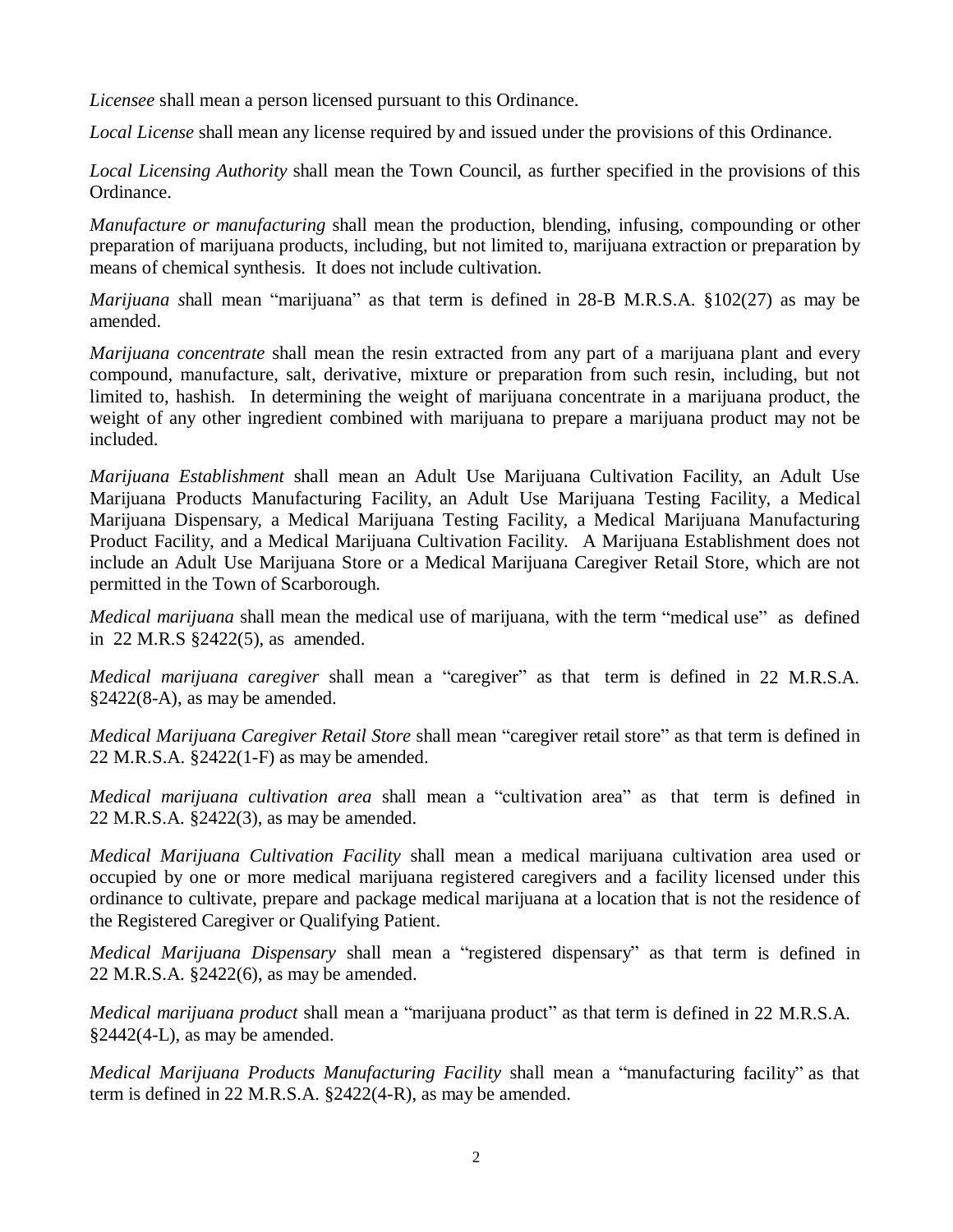*Medical marijuana qualifying patient* shall mean a "qualifying patient" as that term is defined in 22 M.R.S.A. §2422(9), as may be amended.

*Medical marijuana registered caregiver* shall mean a "registered caregiver" as that term is defined in 22 M.R.S.A. §2422(11), as may be amended.

*Medical Marijuana Testing Facility* shall mean a "marijuana testing facility" as that term is defined in 22 M.R.S.A. §2422(5-C), as may be amended.

*Plant Canopy* shall mean "Plant canopy" as that term is defined in 28-B M.R.S.A. §102(41), as may be amended.

*Owner* shall mean a person whose beneficial interest in a Marijuana Establishment is such that the person bears risk of loss other than as an insurer, has an opportunity to gain profit from the operation or sale of a Marijuana Establishment and/or has a controlling interest in a Marijuana Establishment.

*Person* shall mean a natural person, partnership, association, company, corporation, limited liability company or organization or a manager, agent, owner, director, servant, officer or employee thereof. "Person" does not include any governmental organization.

*State License* shall mean any license, registration or certification issued by the State Licensing Authority.

*State Licensing Application* shall mean the application form and supporting materials required by the State for the purpose of a person obtaining a State license, registration or certification for the cultivation, manufacture, distribution, testing and sale of adult use marijuana, adult use marijuana products, medical marijuana and/or medical marijuana products in this State.

*State Licensing Authority* shall mean the authority (or authorities) created by the State for the purpose of regulating and controlling the licensing of the cultivation, manufacture, distribution, testing and sale of adult use marijuana, adult use marijuana products, medical marijuana and/or medical marijuana products in this State.

#### **Section 4. License Required.**

No person may establish, operate or maintain a Marijuana Establishment without first obtaining a license from the Town Council.

Any grandfathered use pursuant to Section10.5.A of this Licensing Ordinance shall obtain a license from Town Council within 6 months of the adoption of this Ordinance; however the standards of Section 10.A.(2, 3, 4) are not applicable to licensing process of these grandfathered activities.

# **Section 5. License Application.**

An application for a license must be made on a form provided by the Town. All applicants must be qualified according to the provisions of this Ordinance. Applicants shall provide sufficient information to demonstrate that they meet all qualifications and standards established in this Ordinance.

The application for a Marijuana Establishment license shall contain the following information**:**

- A. Name of Applicant.
	- 1. If the applicant is an individual**:** The individual shall state their legal name and any aliases and submit proof that they are at least twenty- one (21) years of age.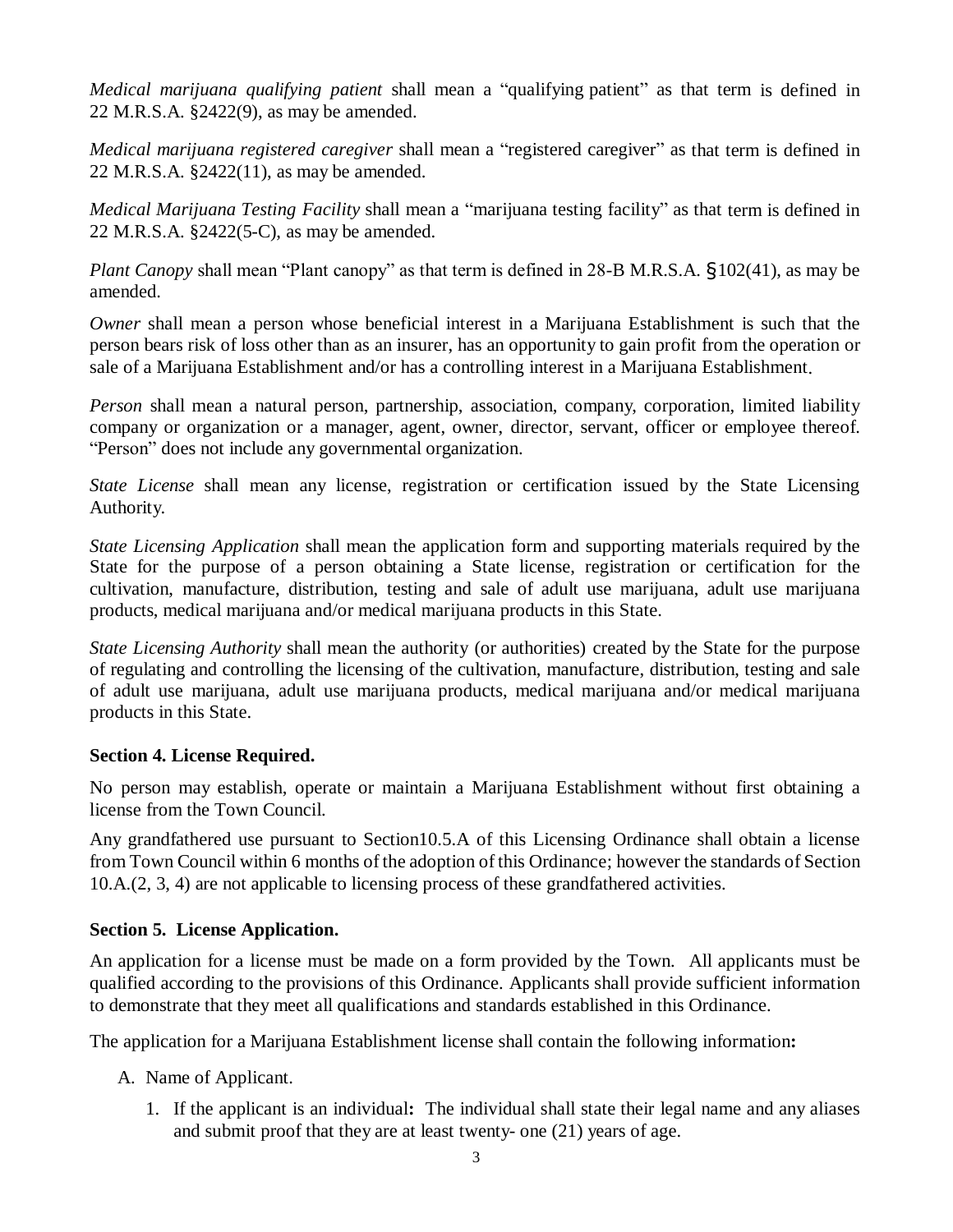- 2. If the applicant is a partnership**:** The partnership shall state its complete name, and the names of all partners, whether the partnership is general or limited, submit a copy of the partnership agreement, if any, and submit proof that all partners are at least twenty-one (21) years of age.
- 3. If the applicant is a corporation**:** The corporation shall state its complete name, the date of its incorporation, evidence that the corporation is in good standing under State law, the names and capacity of all officers, directors and principal stockholders, the name of the registered corporate agent, the address of the registered office for service of process, and submit proof that all officers, directors and principal stockholders are at least twenty-one (21) years of age.
- 4. If the applicant is a limited liability company (LLC)**:** The LLC shall state its complete name, the date of its establishment, evidence that the LLC is in good standing under State law, the names and capacity of all members, a copy of its operating agreement, if any, the address of its registered office for service of process, and submit proof that all members are at least twenty-one (21) years of age.
- 5. If the applicant intends to operate the Marijuana Establishment under a name other than that of the applicant, they must state the Marijuana Establishment's name and submit the required registration documents.
- B. The applicant's mailing address and residential address.
- C. Recent passport-style photograph(s) of the applicant(s).
- D. The applicant's driver's license.
- E. A sketch showing the configuration of the subject premises, including building footprint, plant canopy square footage calculations, interior layout with floor space to be occupied by the business, and parking plan. The sketch must be drawn to scale with marked dimensions.
- F. The location of the proposed Marijuana Establishment, including a legal description of the property, street address, and telephone number. The applicant must also demonstrate that the property meets the zoning requirements for the proposed use.
- G. If the applicant has had a previous license under this Ordinance or other similar Marijuana Establishment license applications in another town in Maine, in the Town of Scarborough, or in another state denied, suspended or revoked, they must list the name and location of the Marijuana Establishment for which the license was denied, suspended or revoked, as well as the date of the denial, suspension or revocation, and they must list whether the applicant has been a partner in a partnership or an officer, director, or principal stockholder of a corporation that is permitted/licensed under this Ordinance, whose license has previously been denied, suspended or revoked, listing the name and location of the Marijuana Establishment for which the permit was denied, suspended, or revoked as well as the date of denial, suspension or revocation.
- H. If the applicant holds any other permits/licenses under this Ordinance or other similar Marijuana Establishment license from another town, the Town of Scarborough, or state the applicant shall provide the names and locations of such other permitted/licensed businesses, including the current status of the license or permit and whether the license or permit has been revoked.
- I. The type of Marijuana Establishment for which the applicant is seeking a license and a general description of the business including hours of operation.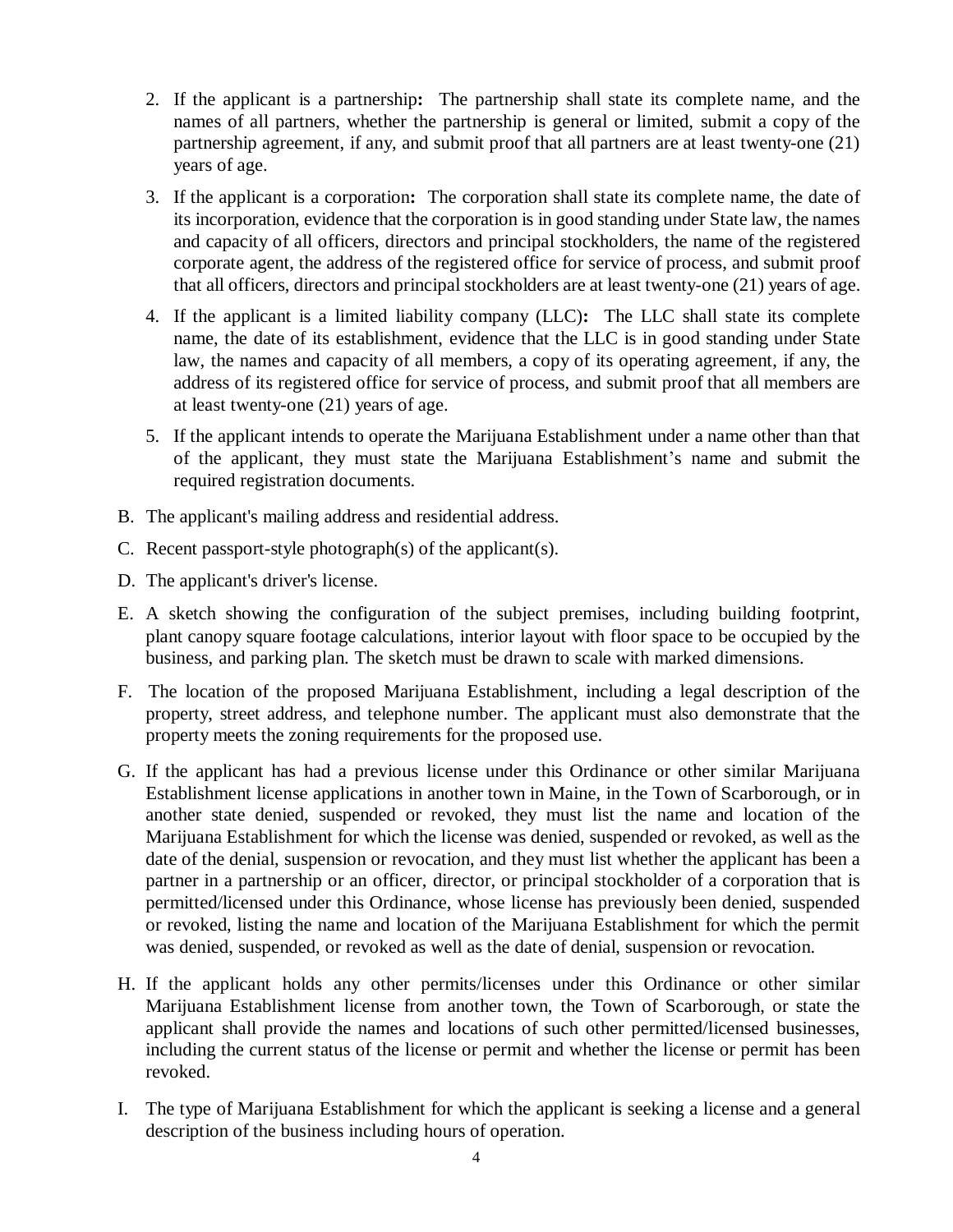- J. Sufficient documentation demonstrating possession or entitlement to possession of the proposed licensed premises of the Marijuana Establishment pursuant to a lease, rental agreement, purchase and sale agreement or other arrangement for possession of the premises or by virtue of ownership of the premises.
- K. A copy of a Town Tax Map depicting the property lines of any public or preexisting private school within one thousand (1000) feet of the subject property. For the purposes of this Ordinance, "school" includes a public school, private school, or public preschool program all as defined in 20-A M.R.S.A. §1, or any other educational facility that serves children from prekindergarten to grade 12, as well as any preschool or daycare facility licensed by the Maine Department of Health and Human Services.
- L. Evidence of all required state authorizations, including evidence of a caregiver registration in good standing, a conditional license pursuant to Title 28-B, food license, and any other required state authorizations.
- M. A copy of the security plan as required by Section  $10(A)(6)$  of this Ordinance.
- N. A copy of the odor and ventilation mitigation plan as required by Section  $10(A)(7)$  of this Ordinance.
- O. A copy of the operations plan, as required by Section 10(A)(8) of this Ordinance.
- P. Consent for the right to access the property as required by Section 10(B) of this Ordinance.
- Q. Evidence of insurance as required by Section  $10(C)(1)$  of this Ordinance.
- R. Medical marijuana registered caregivers and other applicants submitting applications and supporting information that is confidential under 22 M.R.S.A. §2425-A(12), as may be amended, and the Maine Freedom of Access Act, 1 M.R.S.A. §402(3)(F), shall mark such information as confidential.

#### **Section 6. Application and License Fees. [Amended 08/18/2021]**

- A. Applicant Fee. An applicant must pay a \$350 application fee upon submission. Applicants are also responsible for the Town's expenses associated with the review of an application, including the cost of any third-party review if necessary.
- B. License Fee. Local License fees are set forth below and shall be paid annually:
	- 1. Adult Use Marijuana Cultivation Facility**:**
		- (a) Tier 1**:** 0 to 500 SF of plant canopy**:** \$750.
		- (b) Tier 2: 501-2,000 SF of plant canopy: \$3,000.
		- (c) Tier 3: 2,001-7,000 SF of plant canopy: \$7,500.
		- (d) Tier 4: greater than 7,000SF of plant canopy: \$10,000
	- 2. Adult Use or Medical Marijuana Testing Facility: \$1,000
	- 3. Adult Use or Medical Marijuana Products Manufacturing Facility: \$2,500
	- 4. Medical Marijuana Cultivation Facility: \$750
- C. Application Change Fee: License holders seeking to make de minimum changes to an existing license: \$150. [Adopted 08/18/2021]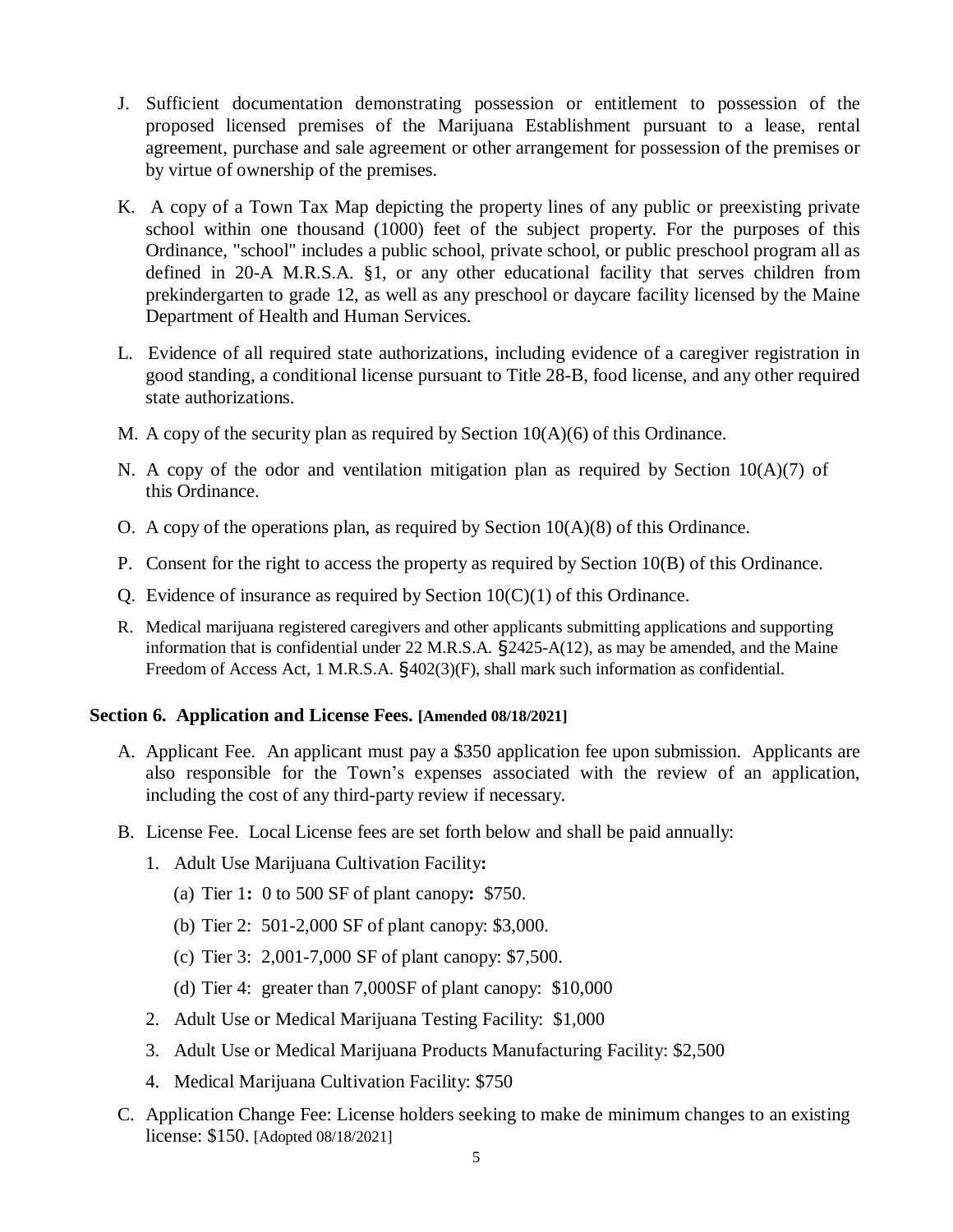#### **Section 7. Licensing Authority and Procedure. [Amended 08/18/2021]**

- A. The initial application for a license shall be processed by the Town Clerk and reviewed and approved by the Town Council.
- B. Complete application. In the event that the Town Clerk determines that a submitted application is not complete, the Town Clerk shall notify the Applicant within ten (10) business days that the application is not complete and shall inform the Applicant of the additional information required to process the application.
- C. Public hearing.
	- 1. A public hearing by the Town Council on an application for a license shall be scheduled after receipt of a completed application. The Town Clerk shall publish public notice of the hearing not less than ten (10) days prior to the hearing in a newspaper of general circulation in Cumberland County.
	- 2. When an application is determined to be complete, the Town Clerk shall, at the applicant's expense, give written notification to all abutting property owners within five-hundred (500) feet of the parcel on which the proposed license is sought of the date, time, and place of the meeting at which the application will be considered. Notification shall be sent at least ten (10) days prior to the first meeting at which the complete application is to be reviewed. Failure of any property owner to receive the notification shall not necessitate another hearing or invalidate any action of the Board. For purposes of this section, the owners of the abutting properties shall be considered to be the parties listed by the tax assessor for the Town of Scarborough.
- D. A renewal application shall be subject to the same application and review standards as applied to the initial issuance of the license. Renewal applications from applicants in good standing, with no change, or de minimis, to the original application, may be approved by the Town Manager or their designee, so long as all other criteria and requirements as outlined in this Section and Section 10, have been met. The Town as part of the renewal process, shall consider compliance from prior years, and based upon that review, may recommend conditions to any future license to correct, abate, or limit past problems to forward to the Town Council for action. [Amended 08/18/2021]
- E. Responsibilities and review authority.
	- 1. The Town Clerk shall be responsible for the initial investigation of the application to ensure compliance with the requirements of this Ordinance. The Town Clerk shall consult with other Town Departments and any appropriate State Licensing Authority as part of this investigation.
	- 2. No Local License shall be granted by the Town Council until the Police Chief, the Fire Chief, and the Code Enforcement Officer have all made the determination that the Applicant complies with this and all other local ordinance and state laws and provides a written recommendation to the Town Clerk. Where an agent of the Town determines that is necessary for the Town to consult with a third-party expert consultation to the applicant. Before doing so, however, the Town shall give reasonable notice to the applicant of its determination of need, including the basis for the determination; the third-party that the Town propose to engage; and then estimated fee for the third-party consultation. The applicant shall have the opportunity respond for up to (10) business days from receipt of the Town's notice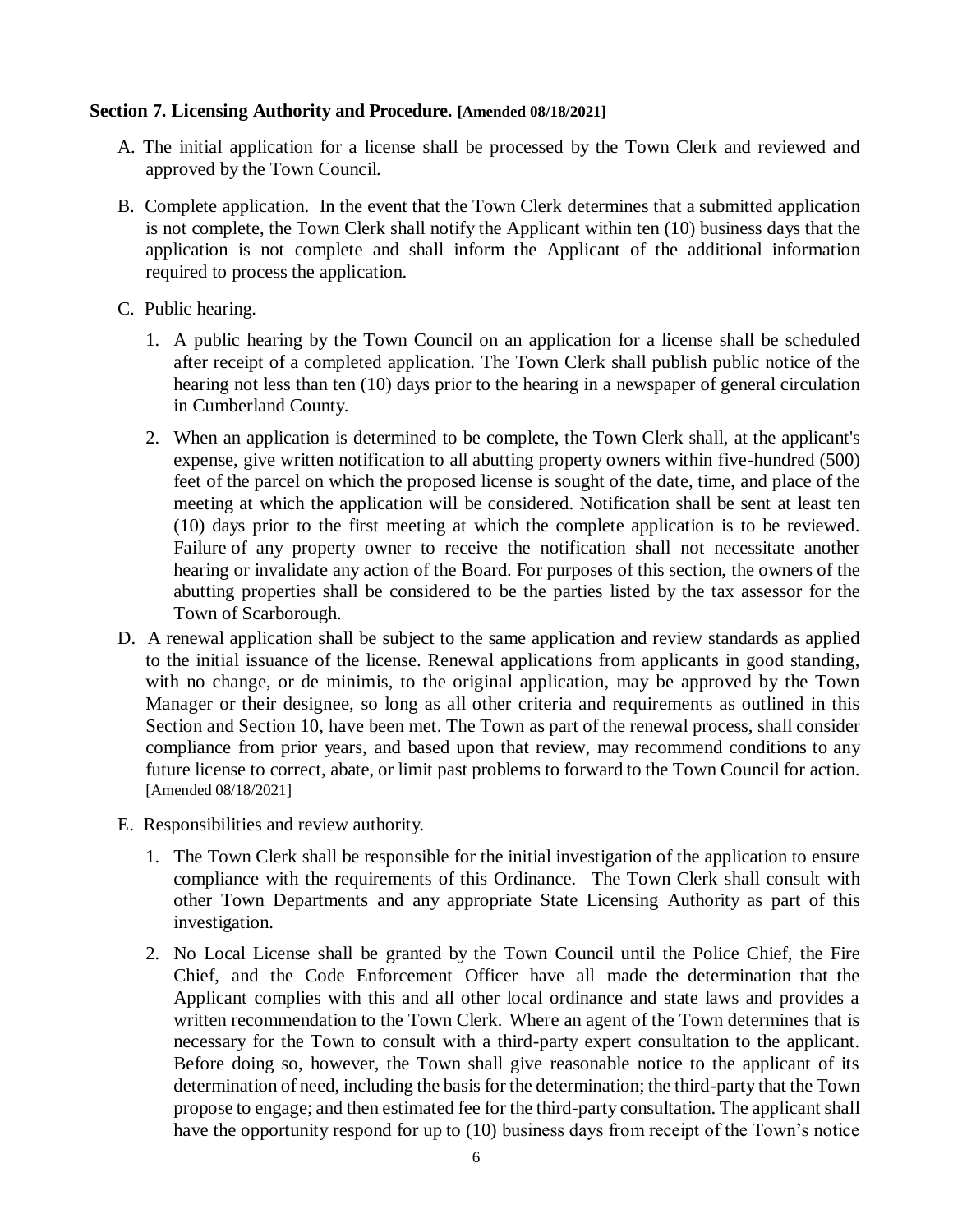before the Town engages the third-party. Whenever inspections of the premises used for or in connection with the operation of a licensed business are provided for or required by ordinance or State law, or are reasonably necessary to secure compliance with any ordinance provision or State law, it shall be the duty of the Applicant or licensee, or the person in charge of the premises to be inspected, to admit any officer, official, or employee of the Town authorized to make the inspection at any reasonable time that admission is requested.

- 3. The Town Council shall have the authority to approve license and renewal applications, subject to the exception outlined in 7(D) above, and impose any conditions on a license that may be necessary to insure compliance with the requirements of this Chapter or to address concerns about operations that may be resolved through the conditions. The failure to comply with such conditions shall be considered a violation of the license. [Amended 08/18/2021]
- 4. The Town Manager, or designee, with the endorsement of the Council Chair, shall have the authority to approve de minimis changes to an existing license subject to continued compliance with this Section and Section 10 below. [Adopted 08/18/2021]

#### **Section 8. License Expiration and Renewal. [Amended 08/18/2021]**

- A. Each Local License issued shall be effective for one year from the date of issuance.
- B. Renewal applications must be submitted at least 45 days prior to the date of expiration of the annual Local License. An application for the renewal of an expired license shall be treated as a new license application.
- C. Licenses issued under this Ordinance are not transferable to a new owner. A transfer in ownership interest, change in the officers of an owner, of greater than 50% of the ownership interest or officer shall require a new license. Licenses are limited to the location for which they are issued and shall not be transferable to a different location. A Licensee who seeks to operate in a new location shall acquire a new Local License for that location. [Amended 08/18/2021]

#### **Section 9. Denial, Suspension or Revocation of License.**

- A. A Local License under this Ordinance shall be denied to the following persons:
	- 1. A person who fails to meet the requirements of this Ordinance. Where an Applicant is an entity rather than a natural person, all natural persons with an ownership interest shall meet these requirements.
	- 2. A person who has had a license for a Marijuana Establishment revoked by the Town or by the State.
	- 3. An Applicant who has not acquired all necessary State approvals and other required local approvals prior to the issuance of a Local License.
- B. The Town may suspend or revoke a license for any violation of this Chapter, Chapter 1000a, Chapter 405, or any other applicable building and life safety code requirements. The Town may suspend or revoke a license if the licensee has a State License for a Marijuana Establishment suspended or revoked by the State. The Licensee shall be entitled to notice and a hearing prior to any suspension or revocation, except where the reason for suspension or revocation could reasonably threaten health, safety, or welfare, as long as notice and a hearing is provided as soon as practicable.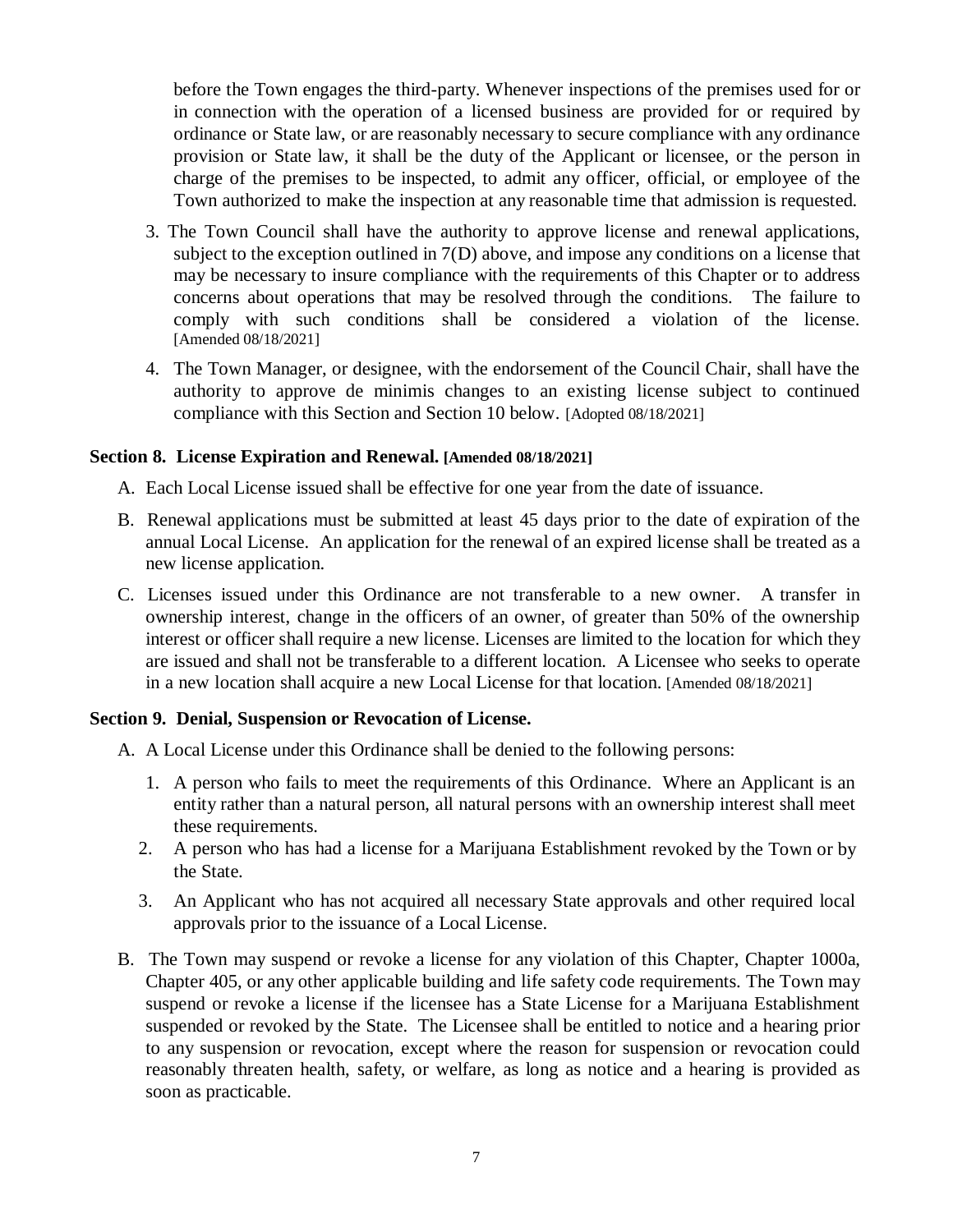#### **Section 10. Performance Standards for License** [amended 08/18/2021]

A. General.

- 1. All Marijuana Establishments shall comply with applicable state and local laws and regulations.
- 2. Marijuana Establishments shall only be located within the zoning districts permitted in the Scarborough Zoning Ordinance.
- 3. Marijuana Establishments may not be located on property within 1,000 feet of the property line of a preexisting school as required and defined in Section 5(K) of this Ordinance.
- 4. Required setbacks shall be measured as the most direct, level, shortest, without regard to the intervening structures or objects, straight-line distance between the school property line and the property line of the parcel of land on which the Marijuana Establishment is located. If the Marijuana Establishment is located within a commercial subdivision, the required setback shall be measured from the closest portion of a building that is used for the Marijuana Establishment to the property line of the school. Presence of a town, county, or other political subdivision boundary shall be irrelevant for purposes of calculating and applying the distance requirements of this Section.
- 5. Pursuant to 22 M.R.S.A. §2429-D(3), Caregiver Retail Stores, Medical Marijuana Dispensaries, Medical Marijuana Testing Facilities, Medical Marijuana Manufacturing Facilities and Medical Marijuana Cultivation Facilities that were operating with Town approval prior to December 13, 2018, are grandfathered in their current location and current use and shall be treated as legally non-conforming uses in accordance with Article III of the Scarborough Zoning Ordinance, provided, however, that said Marijuana Establishments shall apply for and obtain a license. If any non-conforming use of land ceases for any reason for a period of more than one year, any subsequent use of such land shall conform to the regulations specified by the Zoning Ordinance for the district in which such land is located.
- 6. Security measures at all Marijuana Establishment premises shall include, at a minimum, the following**:**
	- a. Security surveillance cameras installed and operating twenty-four (24) hours a day, seven (7) days a week, with thirty (30) day video storage, to monitor all entrances, along with the interior and exterior of the premises, to discourage and facilitate the reporting of criminal acts and nuisance activities occurring at the premises; and
	- b. Door and window combination video and motion detector intrusion system with audible alarm and smart phone monitoring, maintained in good working condition; and
	- c. A locking safe or locked room permanently affixed to the premises that is suitable for storage of all marijuana, marijuana products, and cash stored overnight on the licensed premises; and
	- d. Exterior lighting that illuminates the exterior walls of the licensed premises during dusk to dawn, that is either constantly on or activated by motion detectors, and complies with applicable provisions of the lighting performance standards in the Town of Scarborough Zoning Ordinance and the Good Neighbor Ordinance; and
	- e. Deadbolt locks on all exterior doors and any other exterior access points, excepting windows which shall have locks and bars; and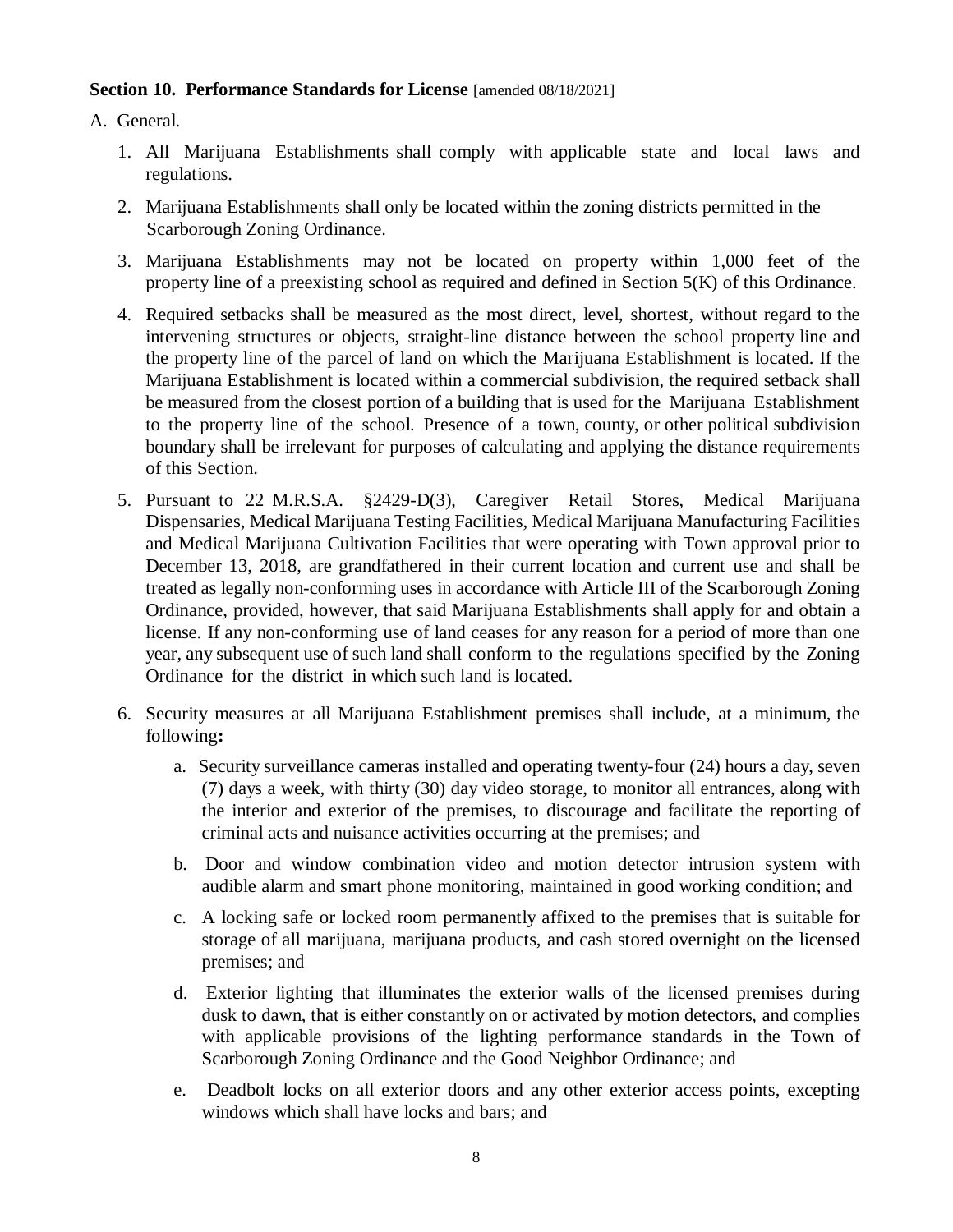- f. Methods to ensure that no person under the age of twenty-one (21) shall have access to marijuana and marijuana products.
- 7. Odor and Ventilation. All Marijuana Establishments shall have odor mitigation systems and a plan to ensure that the smell of marijuana shall not be detectable at the property boundary or at any adjoining use of the same property, whichever is closer. A Marijuana Establishment, and property owner, are responsible for taking any and all measures necessary to ensure this standard is met. Marijuana Cultivation Facilities, or other Marijuana Establishments with increased probability to emit odors, will be subject to the following stipulations:
	- a. Establishments shall be required to install an activated carbon, or equivalent, odor mitigation system with a minimum air exchange rate of ten (10) air changes per hour in all flower rooms, cure rooms, trim rooms, or other areas with high odor potential. Alternative odor control technologies may be considered with documentation of efficacy.
	- b. License holders will be required to replace activated carbon media in accordance with the manufacturer's specifications but no less than on an annual basis. [amended 08/18/2021]
- 8. Operating Plan. Marijuana Establishments which cultivate, test, and/or manufacture are required to submit an operation plan that at a minimum addresses wastewater and waste disposal. No marijuana, marijuana products, marijuana plants, or other marijuana waste may be stored outside, other than in secured, locked containers. Any wastewater shall be treated such that it will not create excessive odors, contamination, or pollution.
- 9. Signs. In addition to the sign regulations contained in Chapter 405, Zoning Ordinance, signage must comply with the requirements in 22 M.R.S.A. §2429-B and 28-B M.R.S.A. §702.
- B. Right of Access /Inspection.
	- 1. Every Marijuana Establishment shall allow the Scarborough Code Enforcement Officer ("CEO"), Fire Department, and Police Department to enter the premises at reasonable times for the purpose of checking compliance with all applicable State laws and this Ordinance.
	- 2. All Marijuana Establishments shall agree to be inspected annually by the Scarborough Fire Department and have a Knox Box installed at the structure's exterior entrance for emergency access. Knox Boxes shall be obtained and installed in coordination with the Scarborough Fire Department.
- C. Insurance and Indemnification.
	- 1. Each marijuana establishment shall procure and maintain commercial general liability coverage in the minimum amount of \$1,000,000 per occurrence for bodily injury, death, and property damage.
	- 2. By accepting a license issued pursuant to this Ordinance, the licensee knowingly and voluntarily waives and releases the Town, its officers, elected officials, employees, attorneys, and agents from any liability for injuries, damages, or liabilities of any kind that result from any arrest or prosecution of any Marijuana Establishment owners, operators, employees, clients, or customers for a violation of local, State or federal laws, rules, or regulations.
	- 3. By accepting a license issued pursuant to this Ordinance, the permittee/licensee agrees to indemnify, defend, and hold harmless the Town, its officers, elected officials, employees, attorneys, agents, and insurers against all liability, claims, and demands on account of any injury, loss or damage, including without limitation, claims arising from bodily injury, personal injury,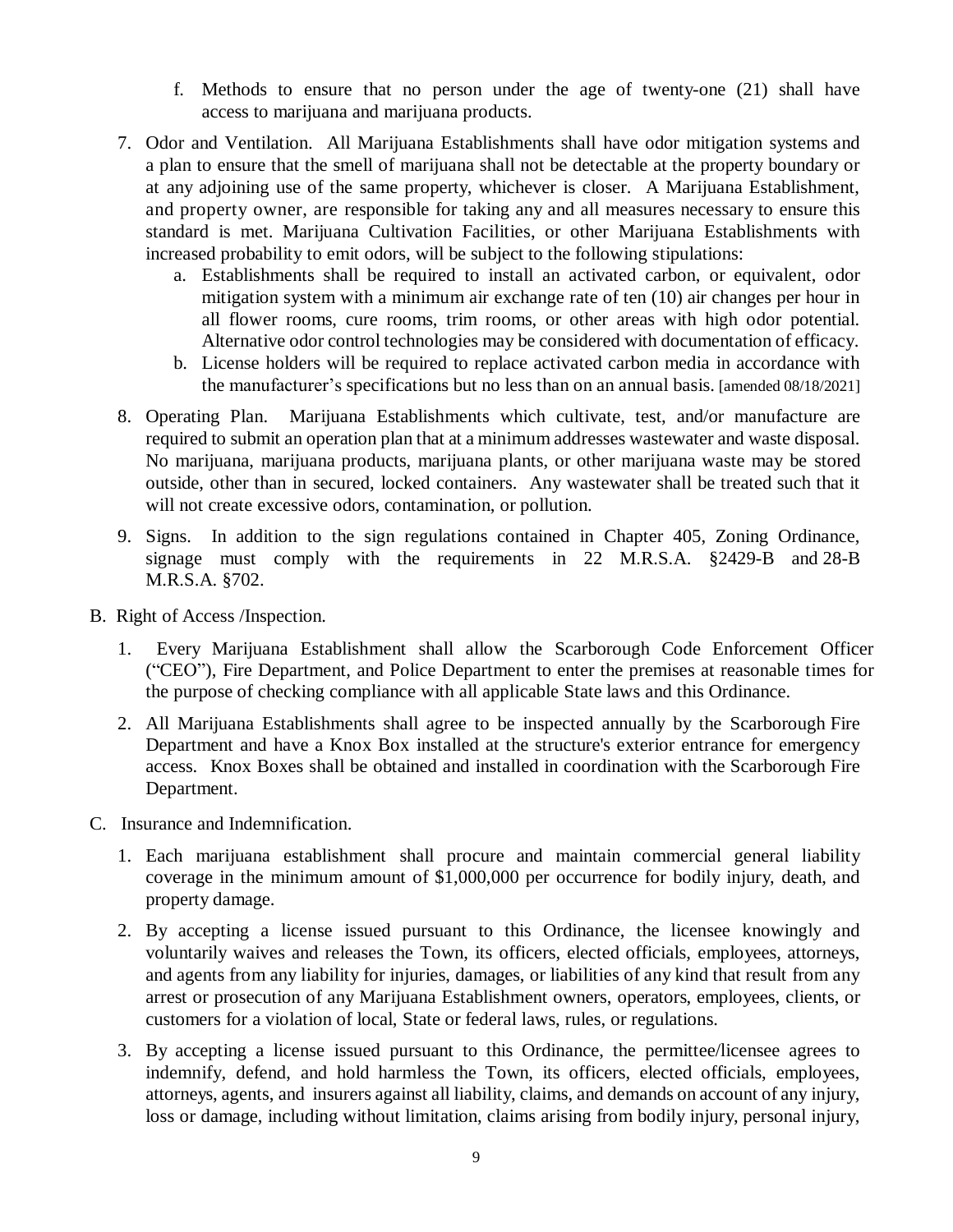sickness, disease, death, property loss or damage, or any other loss of any kind whatsoever arising out of or in any manner connected with the operation of a licensed Marijuana Establishment.

D. State Law

In the event the State of Maine adopts any additional or stricter law or regulation governing the sale, cultivation, manufacture, distribution, or testing of Marijuana or Marijuana products, the additional or stricter regulation shall control the establishment or operation of any Marijuana Establishment in Scarborough.

Compliance with all applicable State laws and regulation shall be deemed an additional requirement for issuance or denial of any license under this Ordinance, and noncompliance with State laws or regulations shall be grounds for revocation or suspension of any license issued hereunder.

# **Section 11. Violations and Penalties.**

This Ordinance shall be enforced by the Code Enforcement Officer or the Police Chief and her/his designees, who may institute any and all actions to be brought in the name of the Town.

- A. Any violation of this Ordinance, including the operation of a Marijuana Establishment without a valid Local License and failure to comply with any condition, shall be subject to civil penalties in the minimum amount of \$100 and the maximum amount of \$2,500. Every day a violation exists constitutes a separate violation. Any such fine may be in addition to any suspension or revocation imposed in accordance with the provisions of this Ordinance. In any court action, the Town may seek injunctive relief in addition to penalties, and shall be entitled to recover its costs of enforcement, including its attorney's fees.
- B. In addition to any other remedies provided by this Ordinance, the Town may take all necessary steps to immediately shut down any marijuana business and post the business and the space that it occupies against occupancy for the following violations: operating a marijuana business without a Local License or State License; failure to allow entrance and inspection to any Town official on official business after a reasonable request; and any other violation that the Town determines as the potential to threaten the health and/or safety of the public, including significant fire and life safety violations.
- C. The Town Manager shall inform members of the Town Council before instituting action in court, but need not obtain the consent of the Town Council, and the Town Manager may institute an action for injunctive relief without first informing members of the Town Council in circumstances where immediate relief is needed to prevent a serious public harm. In addition, the Town Manager may enter into administrative consent agreements in the name of the Town for the purposes of eliminating violations and recovering penalties without court action

# **Section 12. Appeals.**

- A. Any appeal of a decision of the Town Council to issue, issue with conditions, deny, or revoke a license shall be to the Superior Court in accordance with the requirements of Rule 80B of the Maine Rules of Civil Procedure.
- B. Any order, requirement, decision, or determination made, or failure to act, in the enforcement of this ordinance by the CEO or Police Chief is appealable to the Zoning Board of Appeals.

# **Section 13. Severability.**